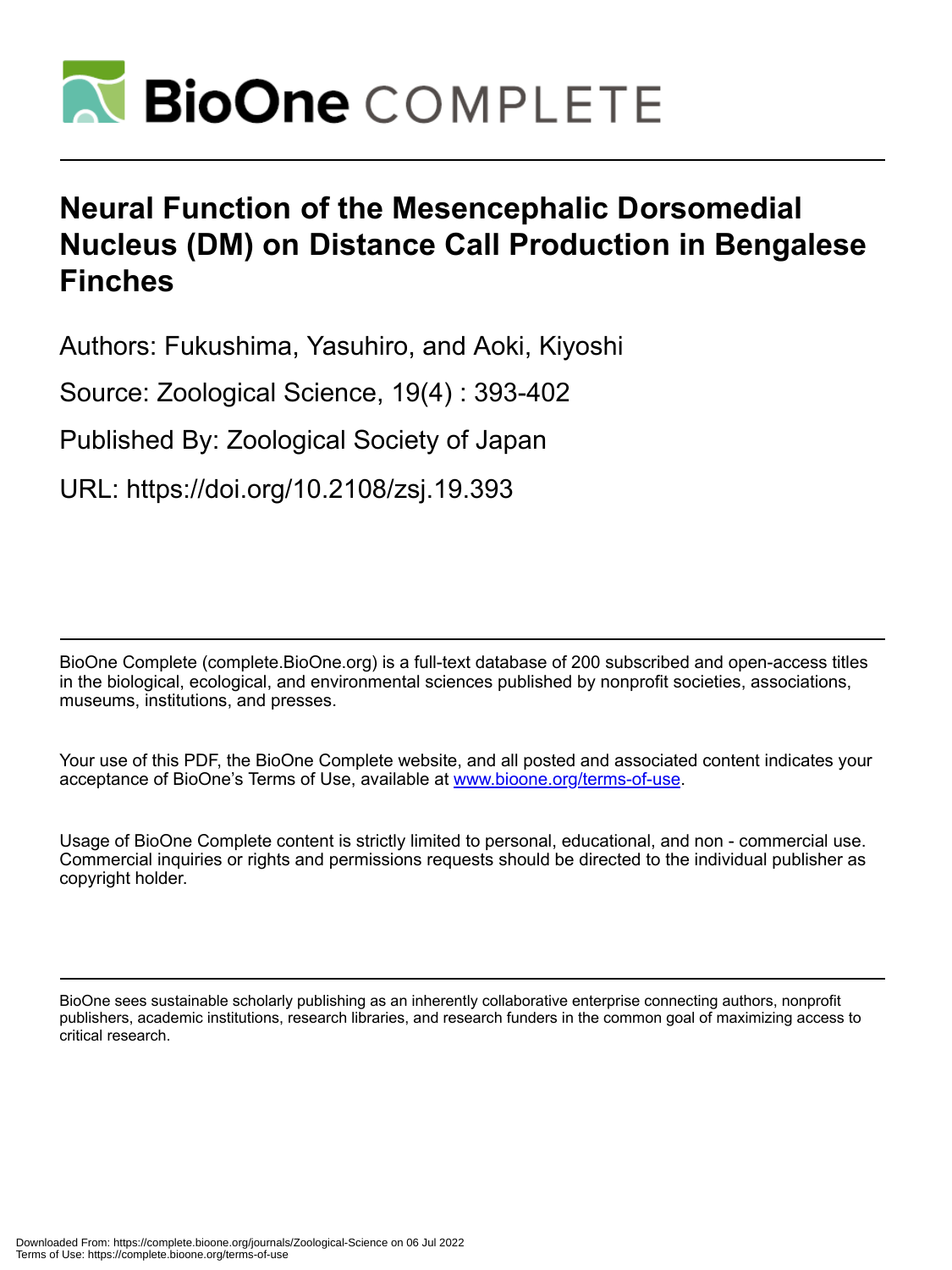## **Neural function of the mesencephalic dorsomedial nucleus (DM) on distance call production in Bengalese finches**

Yasuhiro Fukushima, Kiyoshi Aoki\*

*Sophia University, Life Science Institute 7-1 Kioi-cho, Chiyoda-ku, Tokyo, Japan*

**ABSTRACT**—In sexually mature Bengalese finches, acoustic structures of distance calls show sexual difference. The dorsomedial nucleus (DM) of intercollicular complex is known as the midbrain vocal center of distance calls. Neural input from the robust nucleus of archistriatum (RA) was observed in the DM of sexually mature males, but not observed in that of sexually mature females. The purpose of this study is to clarify some more details of physiological function of the neural system in the DM in distance call production. Electrical stimulation to the DM of both sexes induced a call acoustically similar to distance calls, whose duration depended on the number of the pulses/train of electrical stimulation; electrical stimulation in relatively large (or small) numbers of pulses/train induced calls with relatively long (or short) duration, respectively. Multi-unit spikes were recorded from neurons in the DM. The increment of the frequency of recorded spikes was large when the bird vocalized distance calls, and the number of the frequency decreased when the bird vocalized calls whose duration was shorter than that of distance calls. These results suggest that the neural system in the DM controls duration of distance calls in sexually mature males and females. Electrical stimulation to the DM under different pulse frequencies induced calls with different patterns of time-frequency characteristics. The relation between the pulse frequencies and timefrequency characteristics showed sexual difference. The relation between them in RA-lesioned males was similar to that in females. These results suggest that the neural circuit in the DM of sexually mature males is consisted of sexually common neural circuit controlled by the neural input from the RA, and that these sexually different neural system produce sexually different acoustic structures of distance calls.

**Key words**: neuroethology, Bengalese finch, distance call, sexual difference, call production system

## **INTRODUCTION**

In passerine birds, males and females vocalize distance calls, when the isolated bird hears the call of its conspecific (Zann, 1985). In sexually mature Bengalese finches (*Lonchura striata var. domestica*), the acoustic structures of such distance calls show sexual differences (Okanoya and Kimura, 1993). Males and females sometimes vocalize short calls, which have sexually similar acoustic structures and a shorter duration than the distance calls. In the central vocal control system, the dorsomedial nucleus (DM) of the intercollicular complex in the midbrain is known to be one of the motor centers of call vocalization in males and females (Seller, 1981), because electrical stimulation to the DM in some species of passerine birds induces vocalization acoustically similar to calls (Brown, 1965a; Vicario and Sim-

\* Corresponding author: Tel. +81-3-3238-3490; FAX. +81-3-3238-3490. E-mail: k-aoki@hoffman.cc.sophia.ac.jp pson, 1995; Fukushima and Aoki, 2000), and bilateral lesions of the DM eliminates calls (Brown, 1965b; Fukushima and Aoki, 2000). In male Bengalese finches, electrical stimulation to the DM did not induced vocalization acoustically similar to song element, and electrical stimulation did not elicit song (Fukushima and Aoki, 2000). As shown in Fig. 1, the DM send axons to the tracheosyringeal nucleus (nXIIts) in male and female Bengalese finches. The nXIIts innervates muscles of the syrinx. However, the neurophysiological function of the DM in the vocalization of distance calls is almost unknown.

Sexually mature male Bengalese finches sing songs with complex acoustic structures and long duration, but females do not. Corresponding to this sexual dimorphism in singing behavior, the motor control system of song vocalization resides in the brain in males, but not in females. In males, the motor control system of song vocalization is developed during maturation (Nottebohm and Arnold, 1976). This system includes the hyperstriatum, ventrale caudalis (HVc), the robust nucleus of archistriatum (RA) in the fore-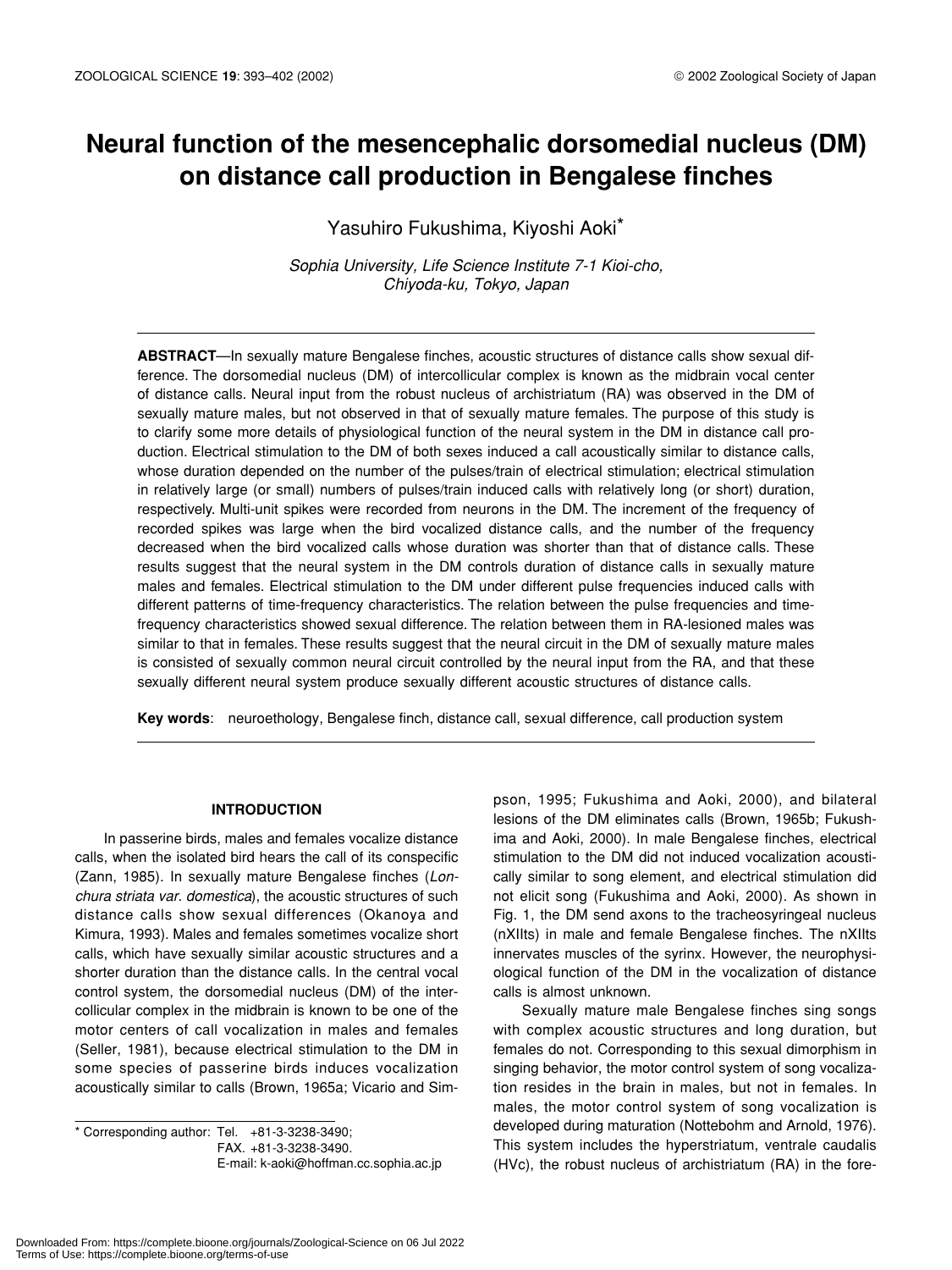

**Fig. 1.** The vocal control system of distance call in males (a) and females (b). This diagram shows most of the known nuclei and connections of vocal control system. All arrows indicate anterograde connections. Neural signals for call descend the pathway to the syrinx via the RA, the DM and nXIIts in that order as shown by the thick arrows. Abbreviations: HVc, the hyperstriatum, ventrale caudalis; RA, robust nucleus of archistriatum; DM, dorsomedial nucleus of the intercollicular complex; nXIIts, the nucleus nervi hypoglossi, the tracheosyringealis nucleus

brain, the DM in midbrain, and the nXIIts in the hindbrain (Nottebohm *et al.*, 1976). In the pathway, neural connection exists from the HVc to the RA, from the RA to both the DM and the nXIIts, and from the DM to the nXIIts (Fig. 1 (a)).

The RA is related to production of the male-specific acoustic structure of the distance calls, because bilateral RA-lesioned males vocalize distance calls acoustically similar to those of females (Simpson and Vicario, 1990; Fukushima and Aoki, 2000). To explain the neural mechanism which produces sexually dimorphic acoustic structures of distance calls, Simpson and Vicario (1990) from the results using zebra finches hypothesized two neural pathways in relation to distance call vocalization with sexually different acoustic structures, the "learned" and the "unlearned" pathway. The "learned" pathway in males is the pathway from the RA directly to nXIIts, and the pathway is thought to control the male-specific element of time-frequency characteristics in distance calls. The "unlearned" pathway in both sexes is the neural pathway from the DM to the nXIIts, and the pathway is thought to control sexually common elements (especially call duration). Simpson and Vicario thought that the DM is included in the "unlearned" pathway, and that the neural circuit of the DM shows sexually similar function in distance call vocalization. Simpson and Vicario did not mention the function of the neural pathway from the RA to the DM.

Fukushima and Aoki (2000) showed from neuroanatomical experiments on sexually mature Bengalese finches that neural pathway from the RA was observed in the DM of males and not in the DM of females; moreover, electrical stimulation to the DM induced calls with sexually different acoustic structures. At least in Bengalese finches, these results could not be explained in simple logic by the hypothesis of Simpson and Vicario (1990). Fukushima and Aoki expanded the hypothesis of Simpson and Vicario, that the neural circuit in the DM have sexually different functions in distance call vocalization and the neural connection from the RA in the DM plays a key role in the vocalization of distance calls in sexually mature males. How the neural connection from the RA contributes to the function of vocal control system in the DM of males, however, was not analyzed by neurophysiological methods. For example, the relation between the patterns of electrical stimulation and acoustic structures of induced calls has not analyzed in details by Vicario and Simpson (1995). Moreover, spike discharges from neurons in the DM of passerine birds corresponding with calling behavior have not been observed.

Our purpose in this study is to identify some more details of neurophysiological function of the DM in producing distance calls with sexually different acoustic structures in sexually mature Bengalese finches. First, in order to clarify the neurophysiological function of the DM, we electrically stimulated the DM under different stimulus conditions. The calls thus induced by electrical stimulation (CIES) were acoustically analyzed in males, males after bilateral RA lesioning, and females. Second, to assess the process of sexually different neural circuit of the DM in vocalizing the distance calls, we recorded spike discharges from neurons in the DM corresponding with distance call vocalization.

## **MATERIALS AND METHODS**

This study used sexually mature Bengalese finches (28 males, 13 females) purchased from a commercial source and housed in an aviary maintained at 22–28°C in a 14 hr light-10 hr dark cycle.

Distance calls were recorded in a sound-attenuating box (Industrial Acoustic Inc.) with a digital audio tape recorder (TCD-D10, Sony). Acoustic structures of the calls were analyzed with a sound spectrograph (DSP Sona-Graph Model 5500, Kay Electronics Corp.). A call was defined as a vocalization that is induced by playback, and is followed and preceded by at least 50 ms of silence. A call that lasted more than 100 ms was defined as a distance call, and one lasting less than 100 ms was defined as a short call. A note was an element of a call. A note in a call was defined as the continuous sound. A call without any silent parts in it was composed of 1 note. The duration, number of notes, and the highest and lowest frequencies of each distance call were measured on a sound spectrogram. All data in this paper was indicated as mean±S.E.

### **Electrical stimulation**

Stimulating electrodes were implanted in 19 males and 7 females. After a bird was deeply anesthetized with a mixture of ketamine and xylazyne (5 µl/g body weight), it was placed in a stereotaxic instrument and a stereotaxic atlas was used to identify the target nucleus of the DM. The skin in the top of the head was removed, and a window (approximately 1 mm  $\times$  1 mm) in the top of the skull over the target brain area was opened. An insect pin electrode (No.00, Shiga; insulated except at the tip 10–30 µm) was then inserted vertically into the target nucleus of the DM, and a reference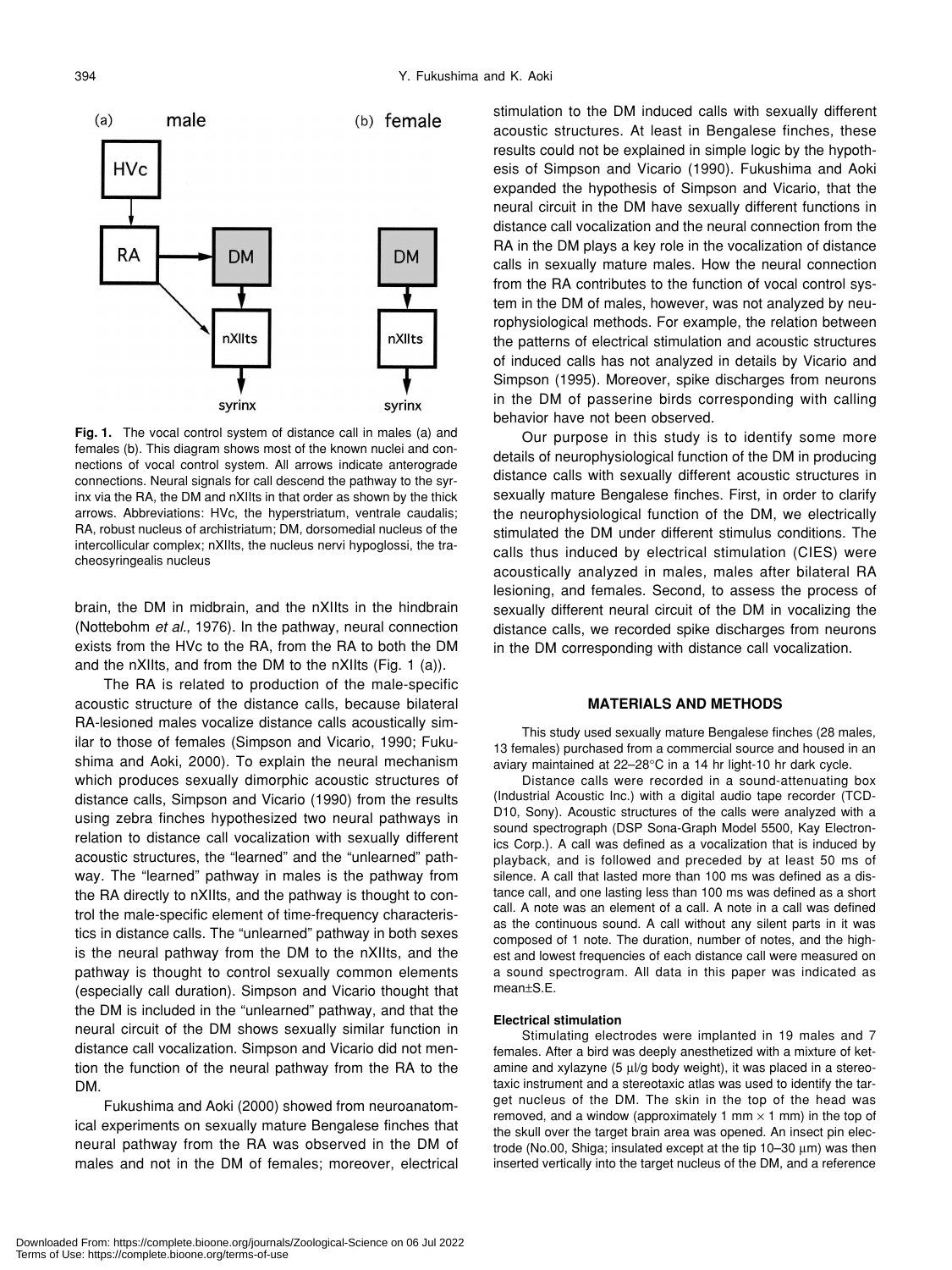electrode (No.00, Shiga; not insulated) was placed on the dura matter. The two electrodes were cemented to the skull with dental resin and acrylic glue. The bird was kept warm, and recovered in 2–3 hr.

Electrical stimulation was administered under freely moving conditions. Several trains (10–30) of anodal pulses (duration 500 µs, <150 µA) were administered at several frequencies (mainly 70– 100 Hz). Calls induced by electrical stimulation (CIES) and timing of the electrical stimulation were recorded on a personal computer (PC-9801VX, NEC) through an oscilloscope (VC-9, Nihon Kohden). After electrical stimulation, electrolytic lesions were made (DC 10 µA, 10 s) at the stimulation site. Histological sections of stimulated brain tissue were prepared as in our previous report (Fukushima and Aoki, 2000) and then observed under a microscope.

### **RA lesions**

A week prior to electrode implantation, bilateral RA lesions were made on 7 of 19 males. The bird was anesthetized, placed in a stereotaxic instrument, and the window of the skull was opened in the same method as for inserting electrodes. An insect pin (Shiga No.00, insulated except at the tip 120–150 µm) was stereotaxically inserted into the target region of the RA. Anodal DC current (500 µ A, 20 s) was then passed through the insect pin. Lesioning of the opposite target nucleus was performed by the same method. Lesion sites were identified in histological sections of brain tissue.

#### **Spike recording**

Recording electrodes for the spike recording were implanted in 9 males and 6 females. The bird was anesthetized, placed in a stereotaxic instrument, and the window of the skull was opened in the same method as for implanting electrode. To guide the recording electrode to the DM, a vertical hole from the top of the brain to just above the DM was made with a syringe needle. The recording electrode was then inserted vertically into the target nucleus of the DM, and a reference electrode (No.00, Shiga; not insulated) was placed on the skull. The two electrodes were cemented to the skull with dental resin and acrylic glue. The bird was kept warm and recovered in 3–4 hr.

The recording electrode consisted of 4–6 enamel-coated copper wires (diameter: 80 µm), joined in parallel straight bundles, and cemented with polyethylene glycol and acrylic glue. One terminal of each wire and each terminal of the IC socket with 8-pins were joined by soldering. The wires and the IC socket were cemented with dental resin and acrylic glue. The edge of the recording electrode was cut with sharp scissors to leave 5 mm of the wire region exposed.

Spike discharges were extracellularly recorded under freely moving conditions in the sound-attenuating box. Two copper wires with high S/N ratio were used in differential recording. To amplify the neural signals, small operational amplifier (TLC082CP, Texas instruments) was set on the bird's head. The operational amplifier was connected to a differential amplifier (AVB-9, Nihon Kohden) with rubber-coated copper wires. Neural signals were monitored on an oscilloscope, low-cut-filtered in 500 Hz, and recorded on a digital audio tape recorder. Distance calls and short calls were induced by play back from a loud speaker. Previously recorded female distance

calls were used as play back call. Induced calls and playback calls were recorded on the digital audio tape recorder through a microphone. More than 10 distance calls and short calls were recorded in each bird. After spike recording was complete, electrolytic lesions were made (DC 20 µA, 10 s) at the recording site in the DM. To check the recording site in the DM, histological sections of the brain tissue were made, and observed under a microscope.

Impulse analysis was performed on a digital oscillorecorder (OMNIACE AT3600, NEC-Sanei) or on a personal computer. Recorded impulses were sliced at certain spike-observed levels (ATAC 350, Nihon Kohden); slice level is more than 3 times of noise levels. The number of sliced impulses was counted around each call vocalization. Spontaneous discharge was defined in a period of randomly selected 50 ms except the 1 sec of call playback.

## **RESULTS**

## **Acoustic structures of induced calls in RA-lesioned male**

As shown in our previous report (Fukushima and Aoki, 2000), electrical stimulation to the DM of males under specific conditions (80  $\mu$ A, 70-83 Hz, 240 ms) induced a call (Fig. 2 (a), right) acoustically similar to the male distance call (Fig. 2 (a), left). As most of males vocalizes distance calls with 1 note (Fukushima and Aoki, 2000), all calls induced by electrical stimulation (CIES) were consisted of 1 note with gradual frequency modulation in 10 males.

RA-lesioned males vocalized distance calls (Fig. 2 (b), left) acoustically similar to female distance calls (Fig. 2 (c), left); both calls were consisted of multiple notes. In this study, electrical stimulation to the DM of RA-lesioned male under the condition (60–80 µA, 70-83 Hz, 240 ms) induced a call with 2 notes and rapid frequency modulation (right of Fig. 2 (b), n=7). The number of the notes in the CIES of RAlesioned males was significantly larger than in the CIES of intact males (2.0±0.0 vs. 1.0±0.0, t-test and test for equal variance, p<0.01). The pattern of time-frequency characteristics in the acoustic structures of the CIES (Fig. 2 (b), right) was similar to that of the distance calls of RA-lesioned males (Fig. 2 (b), left), but different from that of the distance calls before RA lesions (not shown, but with the similar characteristics to those shown in the left sonogram of Fig. 2 (a)). In RA-lesioned males (Fig. 2 (b), right), the pattern of timefrequency characteristics (number of notes, frequency modulation) in the acoustic structure of the CIES was similar to that of females (Fig. 2 (c), right).

In males, RA-lesioned males, and females, threshold current was 20-60 µA. Latency of males, RA-lesioned

**Table 1.** Charcteristics of acoustic structures of CIES and distance call (DC)

|             |                   | n  | duration (ms)   | n of notes      | Highest f (Hz) | Lowest f (Hz) |
|-------------|-------------------|----|-----------------|-----------------|----------------|---------------|
| <b>CIES</b> | male              | 10 | $67.8 \pm 7.8$  | $1.00 \pm 0.00$ | $3653 \pm 273$ | 1333±262      |
|             | female            |    | 78.0± 4.9       | $2.00+0.00$     | 4272±450       | 1288±275      |
|             | male (RA lesions) | 7  | $80.6 \pm 7.3$  | $2.00 \pm 0.00$ | $3064 + 249$   | 1762±221      |
| DC          | male              | 15 | $130.7 \pm 5.8$ | $1.06 \pm 0.06$ | $4859 \pm 60$  | $3188 \pm 82$ |
|             | female            |    | 160.5±10.7      | $3.28 \pm 0.45$ | 4793±138       | 3137±110      |
|             | male (RA lesions) | 5  | $116.8 \pm 8.7$ | $2.83 \pm 0.16$ | 4864±319       | 3096±166      |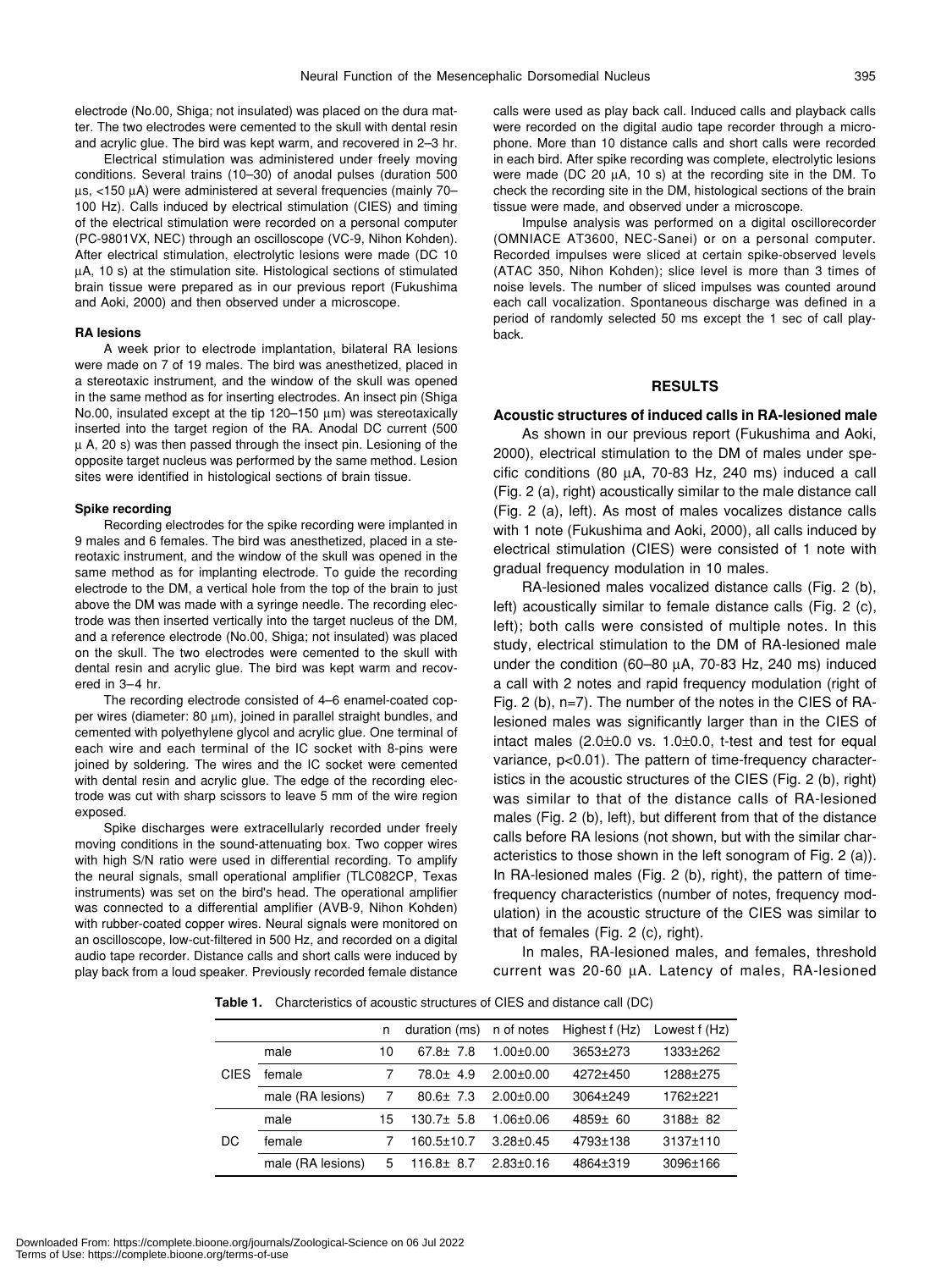

**Fig. 2.** Sonograms of distance call (left) and call induced by electrical stimulation (right) to the DM in sexually mature male (a), male after RA lesions (b), and sexually mature female (c).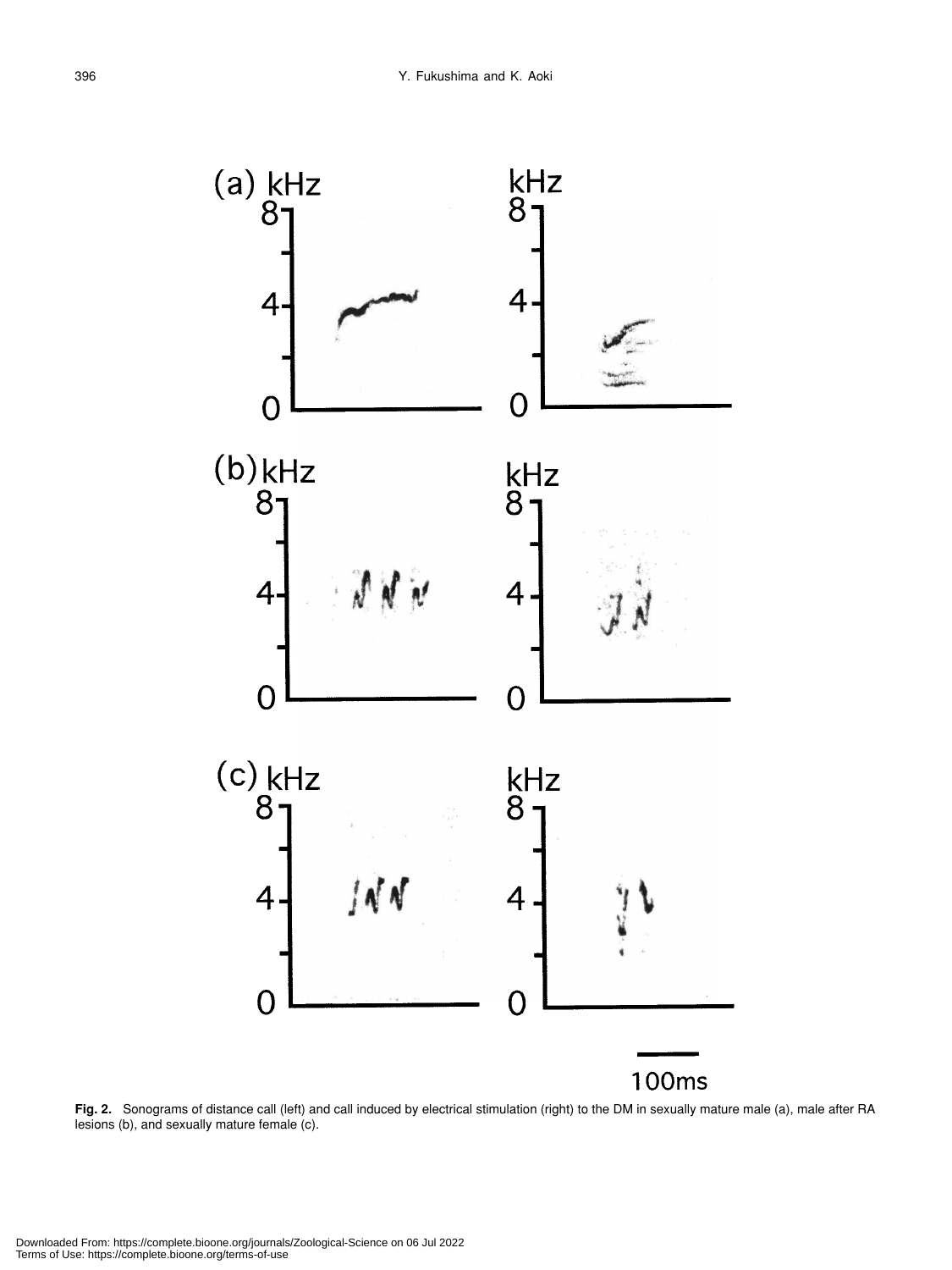males, and females was 206.6±23.1 ms, 217.6±23.4 ms, and 233.4±18.0 ms, respectively. Significant difference in the latency of the CIES among the three experimental groups was not observed.

As noted in males, RA-lesioned males, and females, acoustic structures of CIES were partly similar to those of the distance call, and partly different. Table 1 shows characteristics of acoustic structures of CIES (80 µA, 71 Hz, 240 ms) and of distance calls under natural conditions. In all groups, highest and lowest frequencies of CIES were lower than those of distance calls. Duration of CIES was shorter than that of distance calls in all groups. In RA-lesioned males and females, the CIES contained fewer notes than the distance call.

## **Acoustic structures of induced calls under different conditions**

Electrical stimulation under different conditions (pulse frequency, number of pulses/train, and train duration) was performed on the DM of both sexes in order to clarify the sexually difference of the endogenous ability of the neural circuit in the DM. One parameter was fixed at a time, because fixing two of three parameters automatically fixes the remaining of one. Under each condition, the pulse duration and pulse current was fixed (500 µs and 80 µA, respectively). In each individual, every time of electrical stimulation under the same conditions, CIES show almost similar acoustic structures.

## (1) Stimulation at constant frequency

Electrical stimulation was performed on the DM at constant frequency (within 70–100 Hz) for several train durations (mainly 100–400 ms) and several numbers of pulses/ train (mainly 10-30). In males (n=10), RA-lesioned males (n=7) and females (n=7), electrical stimulation for a relatively long train duration (relatively large number of pulses/ train) produced a call with relatively long duration (bottom of Fig. 3 (a)–(c)), and electrical stimulation for a relatively short duration (relatively small number of pulses/train) produced a call of relatively short duration (top of Fig. 3 (a)–(c)). Electrical stimulation for very short duration (too small number of pulses/train; shorter than the constant value (5–15) pulses/ train for each bird) did not produce a call. Electrical stimulation with excessively long train durations (more than the constant value (25–40) pulses/train for each bird) produced calls more than twice.

When the train duration was increased or decreased, the pattern of time-frequency in the acoustic structure of CIES was sometimes changed. However, a constant relation between the length of train duration and the pattern of time-frequency of CIES was not observed.



100 ms

**Fig. 3.** Sonograms of calls induced by electrical stimulation (CIES) at constant frequency in male (a), male after RA lesions (b), and female (c). In (a), (b), and (c), top sonogram shows CIES for relatively small number of pulses/train (relatively short train duration), and bottom sonogram shows CIES for relatively large number of pulses/trains (relatively long train duration). Waveform beneath each sonogram indicates the timing and the number of the pulses of electrical stimulation. Pulses were 80 µA.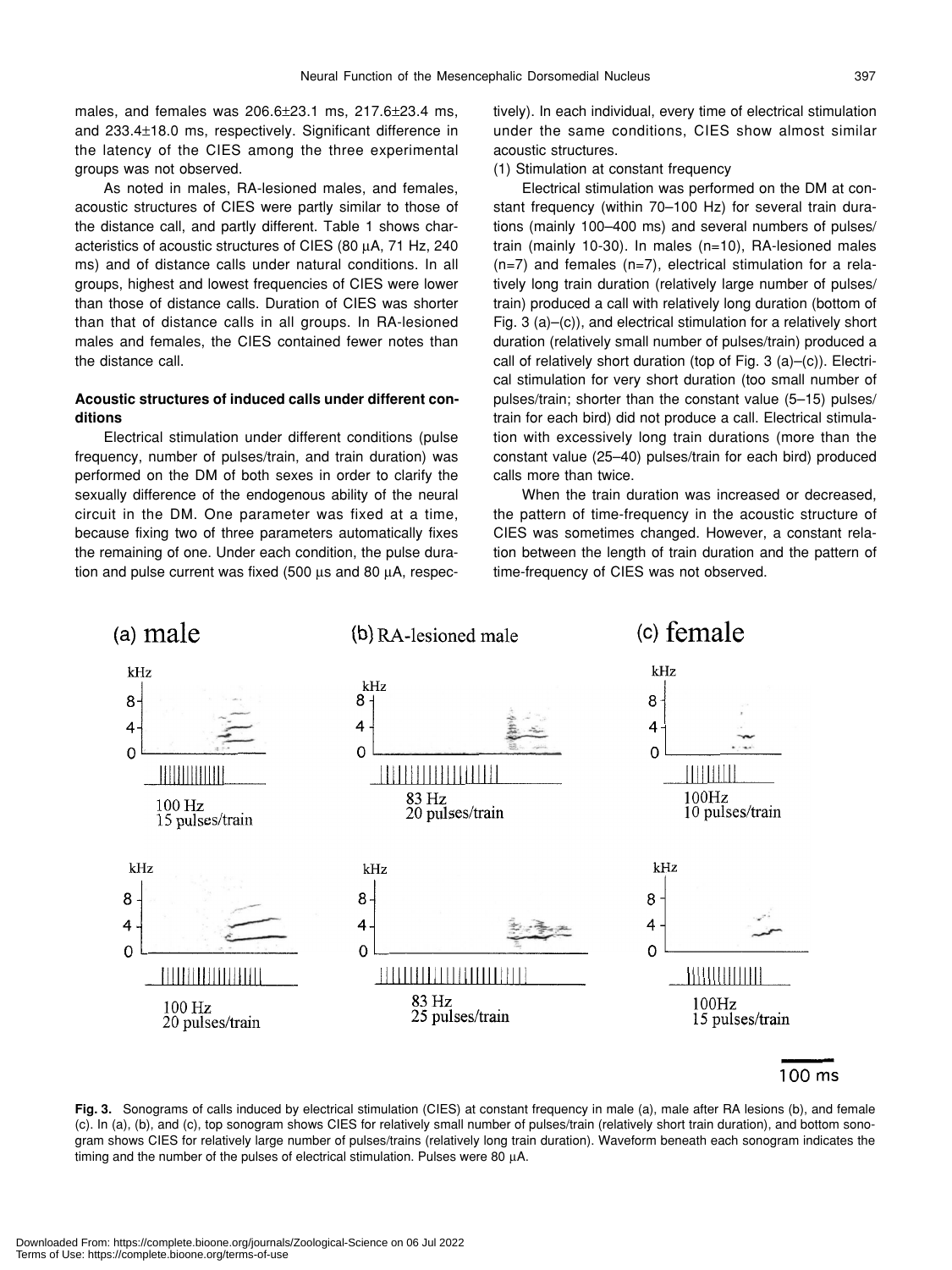## (2) Stimulation at constant train duration

Electrical stimulation was performed on the DM for constant train duration (within 150–300 ms) and several numbers of pulses/train (mainly 10–30) at several frequencies (mainly 70–100 Hz). In males (Fig. 4 (a)), RA-lesioned males (not shown) and females (Fig. 4 (b)), relatively high fre-



Fig. 4. Sonograms of CIES for constant train duration in male (a), and female (b). In (a) and (b), top sonogram shows CIES at relatively low frequency (relatively small number of pulses/train), and bottom sonogram shows CIES at relatively high frequency (relatively large number of pulses/train). Waveform beneath each sonogram indicates the timing and the number of the pulses of electrical stimulation as in Fig.3. Sonograms (a) and (b) were recorded from the same individuals as shown in Fig.3 (a) and (c) respectively.



**Fig. 5.** Sonograms of CIES for constant number of pulses/train in male (a), and female (b). In (a) and (b), top sonogram shows CIES at relatively high frequency (relatively short train duration), and bottom sonogram shows CIES at relatively low frequency (relatively long train duration). Waveform beneath each sonogram indicates the timing and the number of the pulses of electrical stimulation as in Fig.3. Sonograms (a) and (b) were recorded from the same individuals as shown in Fig.3 (a) and (c) respectively. In the top and bottom of sonogram (a), the parameters of stimulation was the same as in the top sonogram of Fig.3 (a) and the top sonogram of Fig. 4 (a), respectively.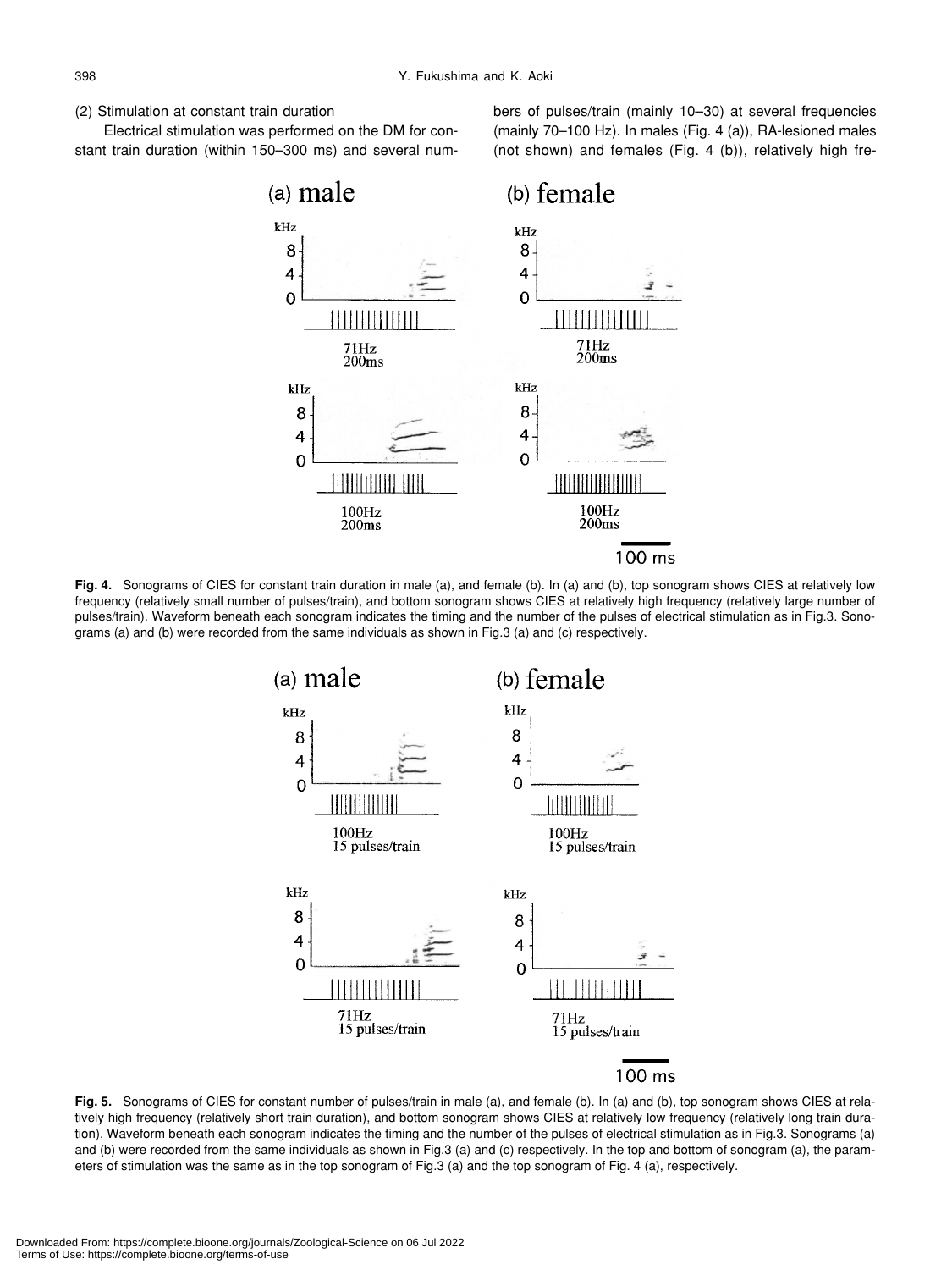quency stimulation (relatively large number of pulses/train) produced a call with a relatively long duration (bottom of Fig. 4 (a)–(b)), and electrical stimulation at a relatively low frequency (relatively small number of pulses/train) produced a call with relatively short duration (top of Fig. 4 (a)–(b)). Electrical stimulation at less than 70 Hz did not produce a call.

In males, electrical stimulation at any frequency produced a call with 1 note (Fig. 4 (a)). In RA-lesioned males and females, electrical stimulation at low frequency (71-85 Hz) produced a call with several notes (top of Fig. 4 (b)), and electrical stimulation at high frequency (<85 Hz) produced a call with 1 note (bottom of Fig. 4 (b)).

(3) Stimulation at constant numbers of the pulses/train

Electrical stimulation was performed on the DM with constant number of pulses/train (within 15–30) for several train durations (mainly 150–400 ms) at several frequencies (mainly 70–100 Hz). As shown in Fig. 5, a constant relation between the frequency of electrical stimulation and duration of CIES was not observed.

In males, electrical stimulation at any frequency produced a call with 1 note, but it did not produce a call with multiple notes (Fig. 5 (a)). The number of notes was not dependent on the frequency of electrical stimulation in males. In females (Fig. 5 (b)) and RA-lesioned males (not shown), electrical stimulation at low frequency (71–85 Hz) produced a call with multiple notes (bottom of Fig. 5 (b)), and electrical stimulation at high frequency (85–100 Hz) produced a call with 1 note (top of Fig. 5 (b)). Electrical stimulation at the border frequency (around 85 Hz) induced calls with 1 note and 2 amplitude peaks. In females and RAlesioned males, electrical stimulation with very narrow band width current (60–80 µA in each bird) produced a call with multiple notes. Electrical stimulation at 70–85 Hz with too much current (>80  $\mu$ A) and too little current (<60  $\mu$ A)) produced a call with 1 note and long duration (40–80 ms) and short duration (10–20 ms), respectively. In females and RAlesioned males, the acoustic difference of CIES in different frequencies was larger than that in intact males.

## **Relation between the distance calls and spike discharges**

Nerve impulses were recorded from neurons in the DM of 9 males and 6 females. As shown in Fig. 6, the level of spike discharge in the DM before and during distance call vocalization was higher than the spontaneous discharge level in males and females. In all cases (9 males and 6 females), the temporal relation between the spike discharges in the DM by playback call stimulation and the responding distance call was as follows. Spike discharges in the DM occurred after about 230–400 ms of delay following playback call stimulation. After 30–50 ms delay following spike discharges in the DM, the bird emitted a distance call. When the bird did not emit any kind of call, the number of spike discharges from DM neurons did not increase.

After playback call stimulation, birds of both sexes sometimes emitted short calls. The male short call is consisted of 1 note with simple upward frequency modulation, while the female short call consisted of 1 note—sometimes 2— with simple upward frequency modulation. In 4 males and 4 females, the total number of spike discharges with the short call increased about 1.5 times more than the total number of spontaneous discharges (not shown). In 1 male, the change of firing rate of spike discharges in the DM did not elicit a short call. The remaining 4 males and 2 females did not emit short calls during recording session.

To quantify temporal patterns of spike firing, the number of spikes per 50 ms associated with vocalization of 11 distance calls was counted and averaged in each bird. Fig. 7 (a) shows an example of spike firing pattern of DM neurons



#### 100  $ms$

**Fig.6.** An example of spike discharges related to vocalization of distance call (a) and short call (b), recorded from neurons in the DM of a male. Sonogram above each trace indicates playback call (left) and emitted distance call (right).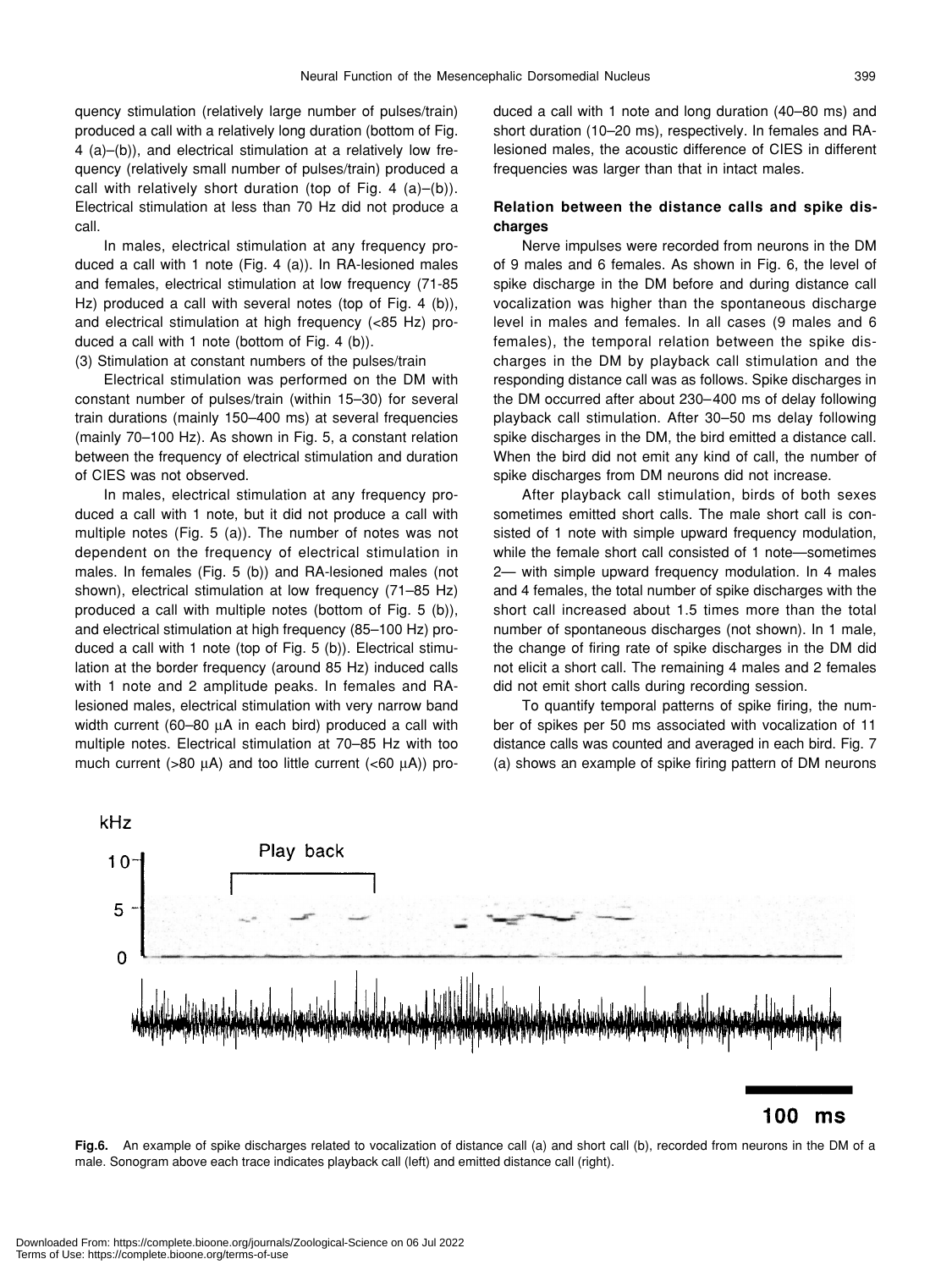in response to play back stimulation in a male. In the male shown in Fig. 7 (a), mean number of spikes increased 258% immediately before the distance call was emitted. Mean

number of spikes just before emitting the distance call (–50 – 0 ms, nDC) was significantly larger than that of spontaneously discharged spikes (nSP, t-test and test for equal vari-



time (ms)

Fig. 7. Impulse frequency over time for neurons in the DM related to vocalization of distance call and short call in males (a) and females (b). Onset of distance call (or short call) is defined as 0 ms. Left horizontal line indicates the timing of distance call playback (PB). Right horizontal lines indicate mean duration of distance call (DC) and short call (SC). Y-axis indicates mean frequency of identified impulses per 50 ms. Error bar indicates standard error.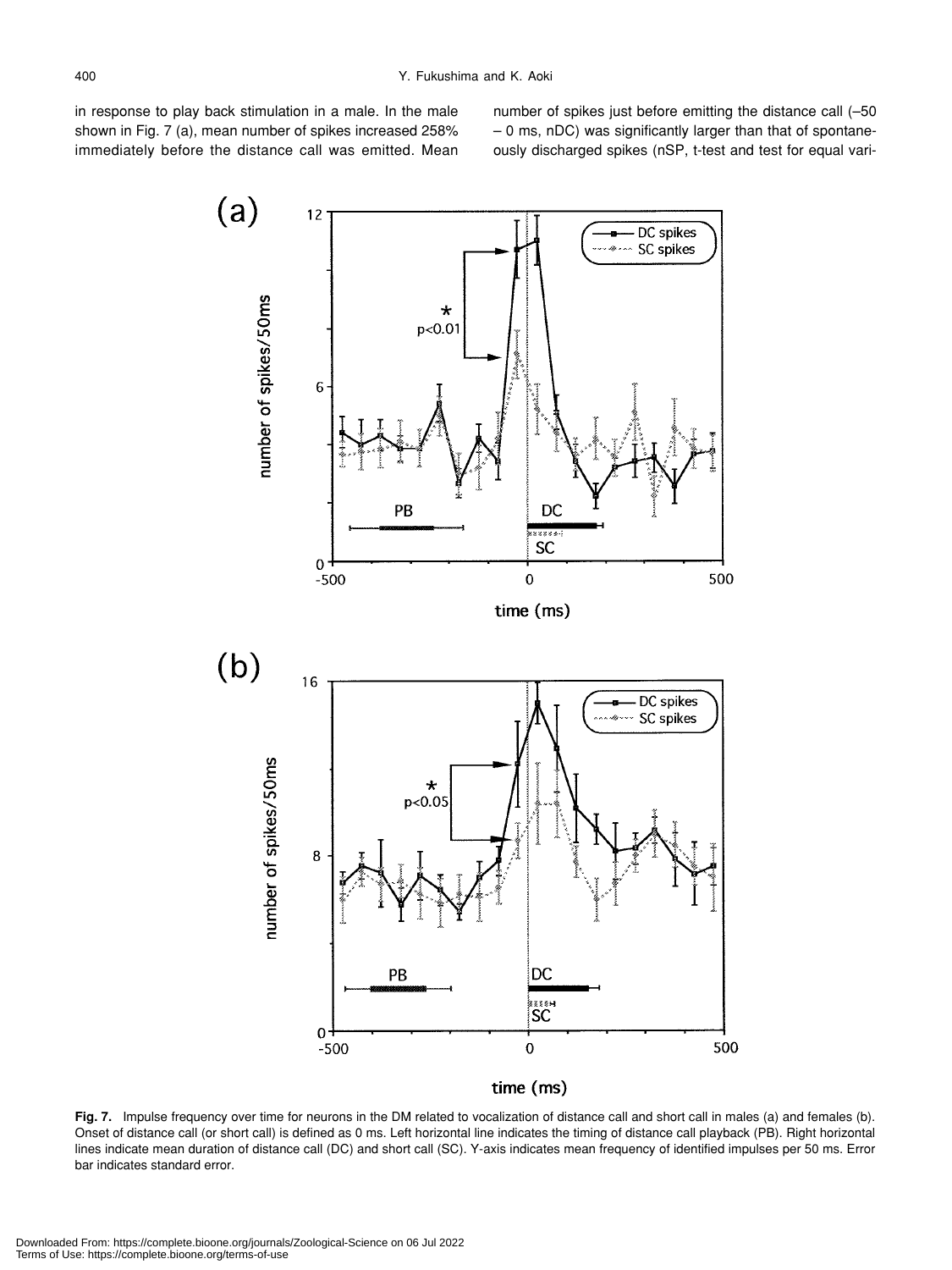ance, p<0.01). The mean number of discharged spikes just before an emitted short call was 166% greater than in spontaneous discharge. The mean number of spikes just before the short call (nSC) was significantly larger than that of spontaneously discharged spikes (p<0.01). As shown in Fig. 7 (a), mean number of spikes just before an emitted distance call was 176% larger than that just before an emitted short call (p<0.01). In 4 males, the mean number of spikes from the discharges just before an emitted distance call / mean number of spontaneously discharged spikes (nDC / nSP) was 198±23% (mean±SE), mean number of spikes from the discharges just before an emitted short call / mean number of spontaneously discharged spikes (nSC / nSP) was 134±18%, and mean number of spikes from the discharges just before an emitted distance call / mean number of spikes from the discharges just before an emitted short call (nDC / nSC) was 152±15%.

Fig. 7 (b) shows an example of the response of spike discharge of DM neurons in a female. As shown in Fig. 7 (b), nDC was significantly larger than nSP (189% increased, p<0.05), nSC was significantly larger than nSP (144% increased, p<0.05), and nDC was significantly larger than nSC (175% increased, p<0.05). In 4 females, nDC / nSP is 212±15%, nSC / nSP is 129±10%, and nDC / nSC is 179±2%. The response curves of the numbers of spike discharge neurons in the DM of both males and females (shown in Fig. 7 (a) and (b)) show almost the same pattern.

## **DISCUSSION**

In our study, electrical stimulation of several different parameters was delivered to the DM in order to clarify the neural function of the neural system in the DM. First, calls induced by electrical stimulation (CIES) of different numbers of pulses/train were analyzed. In sexually mature males and females, electrical stimulation of relatively large number of pulses/train in constant duration (or in constant frequency) produced a call with relatively long duration, and electrical stimulation with relatively small number of pulses/train in constant duration (or in constant frequency) produced a call with short duration. To identify that these processes were observed in the neural circuit of the DM corresponding with distance call vocalization, spike discharges from DM neurons were recorded in sexually mature males and females under freely moving conditions. In males and females, the bird vocalized distance calls following the large increment of impulses or short calls following the small increment. The mean number of spike discharges before emission of a distance call was significantly larger than that before emission of a short call. These results suggest that the neural system in the DM of both sexes controls duration of two calls (short calls, distance calls) depending on the number of impulses as motor pattern generator.

According to the hypothesis by Simpson and Vicario (1990), the neural system in the DM shows sexually similar function and the neural input from the RA to the DM depresses call vocalization during singing. Our previous results (Fukushima and Aoki, 2000) expanded the hypothesis of Simpson and Vicario in production of male distance calls, that the neural system in the DM shows sexually different function and neural input from the RA to the DM controls male-specific elements of distance calls (number of notes, frequency modulation, etc).

To identify the neural function of the DM controlling acoustic structures of distance calls (frequency modulation, number of notes, etc) in physiological methods, CIES at different frequencies were analyzed in sexually mature males, females, and RA-lesioned males. As shown in previous reports using some avian species (Potash, 1970; Seller, 1981), electrical stimulation to the DM at different frequencies induced calls with different acoustic structures with patterns of time-frequency. We found that in sexually mature females electrical stimulation to the DM at 100 Hz produced a call with 1 note, and electrical stimulation at 70Hz produced a call with 2 notes. These results suggest that the neural system in the DM of females controls not only duration but also frequency modulation in call vocalization.

Electrical stimulation to the DM of sexually mature males at any frequency induced a call with 1 note. In RAlesioned males, electrical stimulation to the DM induced a call with 1 or 2 notes as in that of females. In addition to these results, neural connection from the RA to the DM is unidirectional in sexually mature males (Wild, 1997; Striedter and Vu, 1998; Fukushima and Aoki, 2000), and latency to induce the call in RA-lesioned males was almost same as that for intact males. Our results of electrical stimulation in males, females, and RA-lesioned males could not be explained by the hypothesis that the function of the DM is sexually similar (Simpson and Vicario, 1990). Our results suggest that the neural system of the DM in Bengalese finches shows sexually different functions for emitting distance calls. Because anatomical and functional difference of the neural circuits in the DM between both sexes is due to the neural input from the RA to the DM, our results confirmed that the neural system in the DM of both sexes can act as motor pattern generator corresponding with sexually different acoustic structures of distance calls.

Our results of electrical stimulation suggest that the neural system of the DM have sexually different function corresponding with distance call vocalization, and the process of distance call production is thought to show sexually different manner. However, sexual difference of temporal pattern of spike discharges was not observed. Our results of spike recording could not directly support our hypothesis. To identify the sexual difference of the physiological process of the neural circuit in the DM for distance call vocalization, further detailed study is needed. For example, single-unit spike recording from the DM neurons *in vivo*, or intracellular recording from the neurons in the DM *in vitro* may show these differences.

Acoustic differences of distance calls exist between the two species, zebra and Bengalese finches, although both